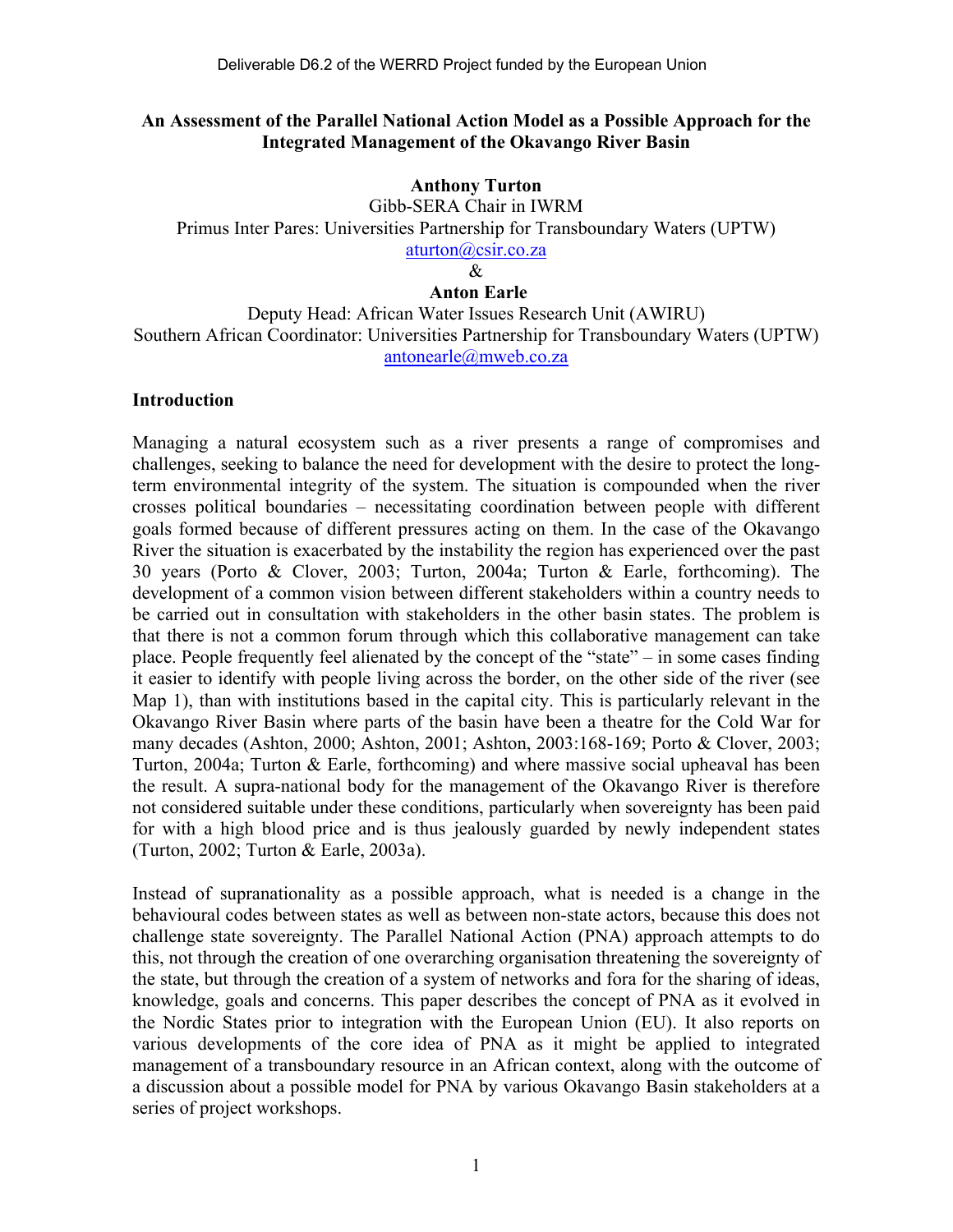## **Challenges to Conventional Management and Supranational Organizations.**

The "nation-state" is a rare entity. Defined by Connor (1978) as a "territorial-political unit ... whose borders coincide or nearly coincide with the territorial distribution of a national group", the nation-state is more commonly a goal or aspiration of the largest population group within the political unit, rather than a homogenous social or cultural entity. Modern states are composed of a range of groups with different languages, cultural norms, religious beliefs and economic aspirations. These groups have been brought together in one state for a variety of historical, political or geographic forces.

In Africa the predominant state formation vehicle was the process of colonization by the European powers of various parts of the continent. Territories were delineated, either in the capitals of Europe, or on the battlefield in Africa. The states resulting from this process were formally recognized by the inaugural meeting of the Organisation of African Unity (OAU) in 1964, where a decision was taken not to change any of the existing borders. The net result is that countries in Africa are, to a greater degree than other parts of the world, an amalgamation of various disparate population groups with little pre-colonial history of cooperative governance. Similarly, several population groups have been split up and found themselves separated by a border, even though they share a common heritage and language. This situation has caused some authors to develop the concept of a "state-nation" or a "part nation-state) instead (Buzan, 1991:73-78). In this regard a state-nation refers to the condition that exists when the state plays an instrumental role in creating the nation, rather than *vice versa* as in the case with the nation-state.

One of the issues prevalent in southern Africa is that rivers were often arbitrarily chosen by colonial governments to serve as borders between their respective territories. Due to the predominantly arid climate and low rainfall to runoff ratios of the region (O'Keeffe *et al.,* 1992:281), most rivers have relatively small average annual flows. Where a river may present an obstacle to movement in many parts of the world and thus form a natural barrier, the rivers of southern Africa tend to unite people instead. Large rivers are well suited to navigational uses, but small rivers allow the movement of people and goods across them, with the aim of accessing resources in another part of the region. Over time various groups of people settle on either bank of the river and start interacting with groups on the opposite bank. Integration slowly takes place with a sharing of customs, beliefs and language over time. The coexistence of the groups on opposing banks of a river is characterised by frequent interaction, either in the form of trade, access to resources, religious ceremonies or social events such as weddings. Today's legacy of this cross-border interaction is that communities will often feel that they have more in common with the people on the opposing bank of the river, albeit in another country, than with their fellow-citizens in the capital city.

This situation has been observed by the authors of this paper on field visits to the Okavango, Zambezi and the Chobe river basins. While accompanying a traditional leader from the Kwando/Cubango province of Angola on a visit to Rundu in the Kavango region of Namibia, it was noted that he spoke the same language as the community he met with. This occurred notwithstanding the fact that the Angolan traditional leader comes from the town of Menongue, about 300km north of Rundu, deep inside Angolan territory. However both towns are in the Okavango basin. In Botswana the villages in the Chobe enclave have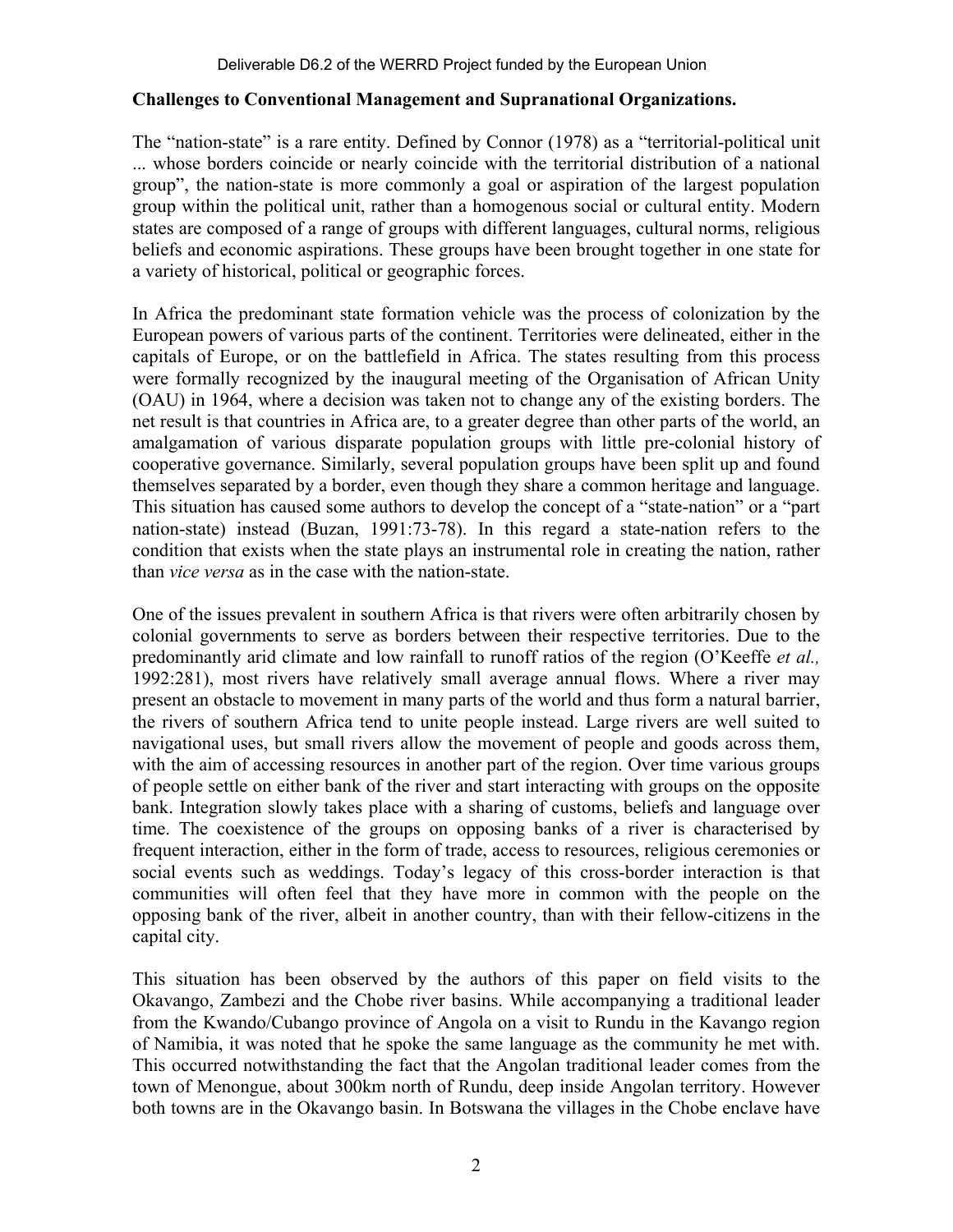a Kgosi (Chief) related to the Hompa (Chief) across the Chobe River in Namibia, with the two sharing the surname of *Sim(n)vula* (pers comm. Masule, 2004).



*Map 1. Language distribution in the Okavango River Basin showing the many shared languages and cultures that exist across the international border, when that border is defined by the river (Ashton & Neal, 2005).* 

People in the southern African region frequently feel alienated by the concept of the state – identifying little with the values and aspirations espoused by politicians and government officials. In fact, nation-building is a core strategic need for many of the Southern African states. Allegiance, bonds and responsibility tend to be strongest at the local level, with management based on networks of trust operating within and between communities. Without these networks of trust, people are often socially paralysed and consequently unable to act effectively (Goldin, 2004). It is therefore important to incorporate these local networks into the management of natural resources, instead of adopting a purely "topdown" approach driven by the central government. This approach is consistent with the Every River Has Its People Project (ERHIP) in the Okavango River Basin.

Taking this core argument a step further, regional (inter-state) integration is often based on the notion of a "supra-state" (EU, SADC etc), often referred to as "suprnationality". When the region concerned is populated by state-nations rather than nation-states, as in the case with most of the Southern African Development Community (SADC) region, it is unlikely that people will feel allegiance to such a structure above the state. In fact, some evidence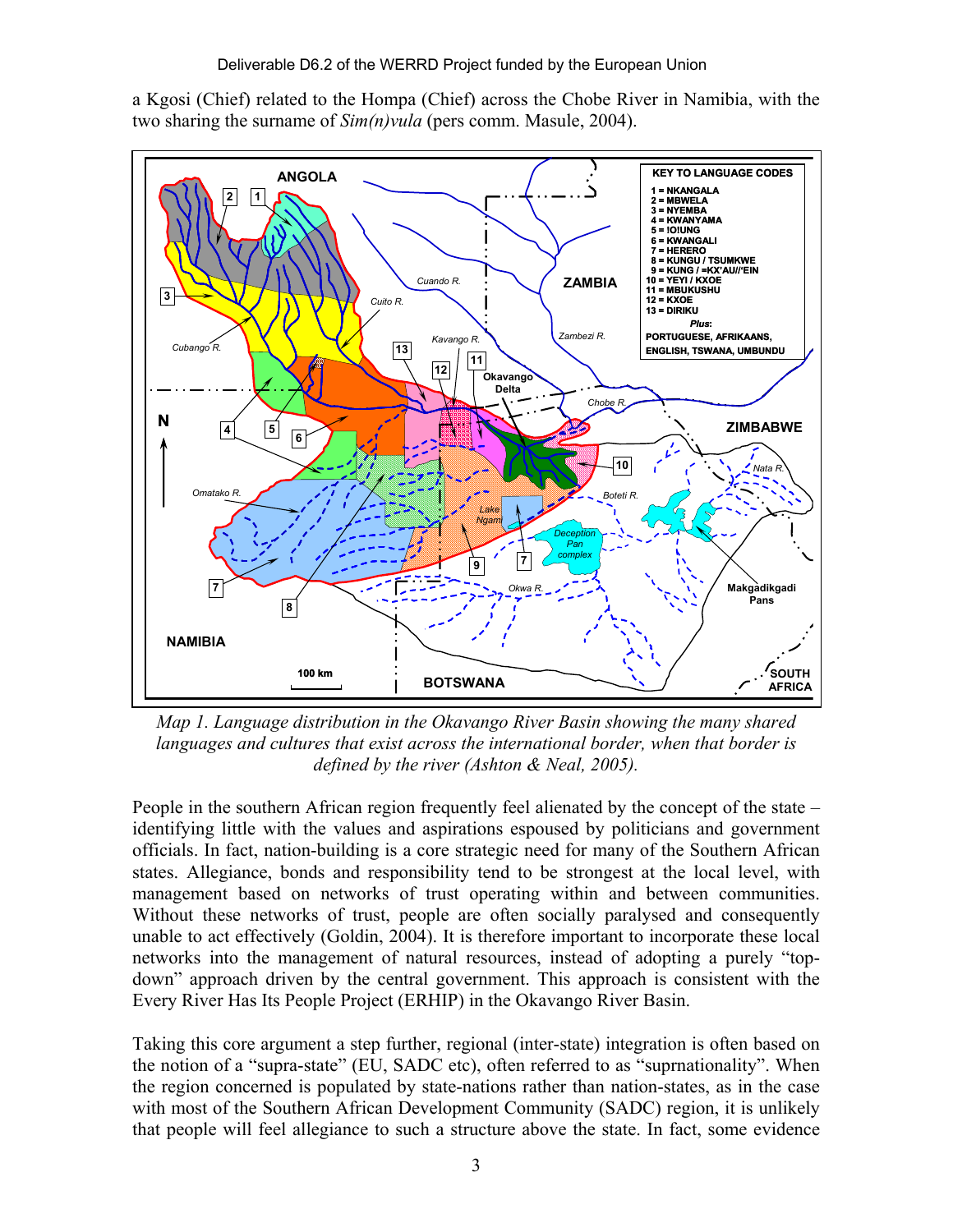exists that states might actively resist what they perceive to be a creeping erosion of their sovereignty (Turton, 2002). It is for this reason that there are no true River Basin Organizations (RBOs) in the SADC Region, despite the fact that the *SADC Protocol on Shared Watercourse Systems* (and its' amendment), call for the creation of such institutions (Ramoeli, 2002). This is consistent with the recent finding that within the context of SADC, sovereignty matters (Halcro-Johnston *et al.,* 2004:67). What exists instead are a series of River Basin Commissions (RBCs), each with limited focus, none of which have supranational aspirations or responsibilities. This is at odds with the fact that much of the regional integration and cooperative management of transboundary resource approaches have been based on some sort of supranational structure being developed.

This lack of popular support for supranational structures coincides with great importance placed on sovereignty by the newly formed states in the region. In many instances independence from colonial domination has been attained through a struggle for liberation, a memory indelibly etched on the world-view of those involved in governing such states. Sovereignty is seen as being important and is defended for fear of the consequences of giving it up. The popular resistance towards power being shifted away from the local level, in combination with the desire for sovereignty of the governing elites, precludes any meaningful absorption of individual states into a supranational structure. Thus what is required is not the replacement of the state by a larger supranational structure, but rather changes in the way actors within the state (at all levels from community to government) interact with their counterparts in neighbouring states.



*A Russian T54/55 battle tank lost in a minefield in the Okavango River Basin in Angola as evidence of the Cold War. The blood price paid for independence means that many African states jealously guard their sovereignty and resist supranationality.*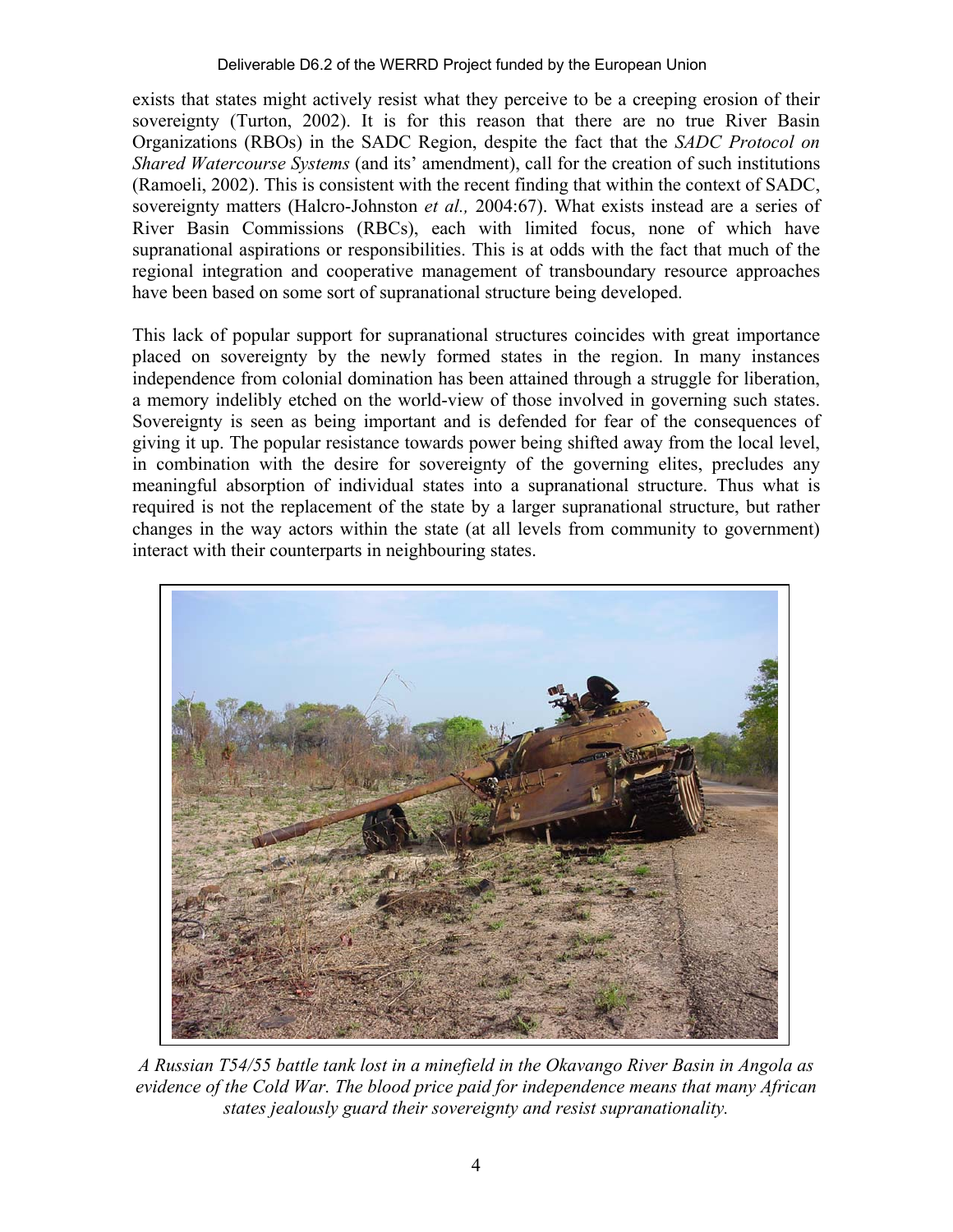The Okavango River basin is no exception. All of the basin states - Angola, Namibia and Botswana - have been involved in the political instability that characterised the region in the final three decades of the  $20<sup>th</sup>$  century (Turner, 1998; Turton, 2004a). Angola, having recently emerged from a 28-year civil war, faces great internal challenges to integrating people as part of the modern state (Porto & Clover, 2003). Due to the prevalence of landmines in southern Angola, the headwaters of the Okavango River, communities are more or less isolated from the outside world. Residents of the town of Calai in Angola on the banks of the Okavango River cross the river to do their shopping in Rundu in Namibia. They are not connected by a road or rail network to the rest of Angola. The oral histories of tribes living along the banks of the Okavango River in Namibia focus on their movements towards and then along the river, following various tracks to arrive at their current location. Little is mentioned about becoming part of the country of Namibia, which gained its independence 14 years ago in 1990.

# **The Parallel National Action Approach as a Policy Vehicle1**

Originally described by Nielsson (1990) as it applied to Scandinavia prior to the inclusion of the respective Nordic countries into the EU, PNA has been applied to an analysis of the Southern African water sector by Turton (2002), to an analysis of the Okavango River Basin by Turton & Earle (2003b), and to the environmental sector in Central Africa by Braid (2003a; 2003b) and Braid & Turton (2004). In essence PNA as an approach seeks to develop and apply policy that is appropriate and sustainable in a multi-country setting. As such it is a way that states can structure the anarchy in which they find themselves when it comes to dealing with neighbouring (co-riparian) states. It aims to strengthen bonds between states, leading to the pooling of skills and resources and the harmonization of policies between states to mutual benefit. It achieves this without trying to replace the state with a larger regional structure and is not embodied in treaty form. It does not try to fuse the constitutions of individual states into one, so it recognizes sovereignty and does not challenge it at any point in time.

According to Nielsson (1990:102) there is a need to redirect the focus within regional integration studies away from the concentration on political structural transformation leading to the replacement of several states by a larger regional state, to a focus on the change in behavioural codes of conduct among existing states. This is highly relevant to the study of hydropolitics at a national and regional level, particularly where inter-state interaction is characterised by the lack of trust and a high conflict potential, as in the case of the Okavango River basin. The trend in regional co-operation and integration suggests that Parallel National Action (PNA) might be highly relevant as a model by which to capture the expanding scope of social, economic and political integrative behaviour that is unaccounted for by Neo-Functionalist theories, which tend rather to focus on structural transformation instead (Nielsson, 1990:104).

The focus becomes the behavioural manifestation of an identical and possibly co-ordinated set of actions, performed by national actors, without the use of supranational decisionmaking bodies (Nielsson, 1990:78) as occurs under conditions of structural anarchy. The *Amended SADC Protocol on Shared Watercourse Systems* is conducive to this type of approach as it has no supranational capability, while devolving the authority and

<sup>1</sup> <sup>1</sup> This section is largely sourced from Turton & Earle (2004).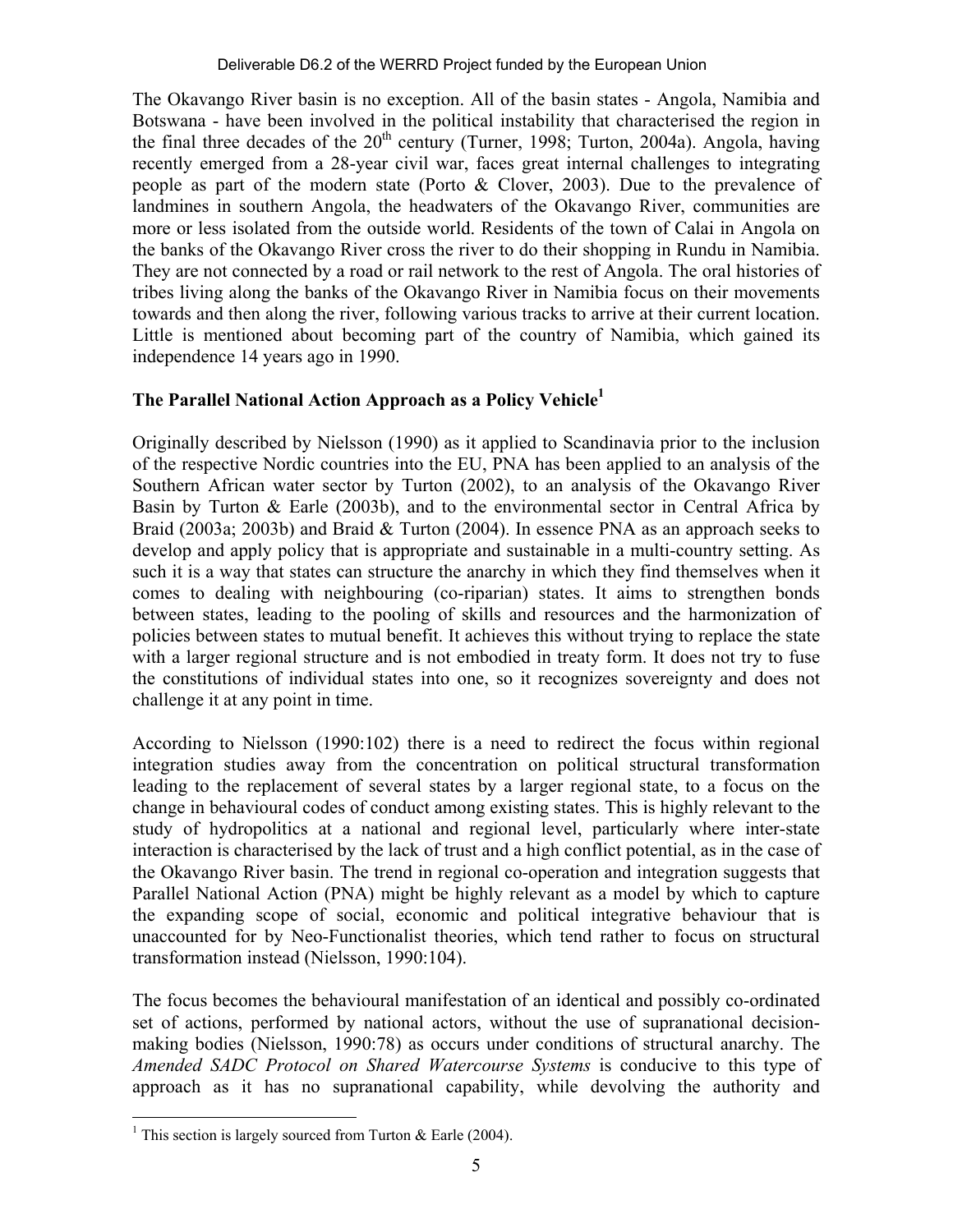responsibility for initiating policy-related actions down to the relevant state actors. Significantly, the type of behavioural code that is embodied within the concept of PNA, is not ratified in a treaty form. This acts to allay the fears that national sovereignty is being eroded (Nielsson, 1990:87). In fact, within such a model, there is no room for a transnational organization to promote an ideology based on the notion of political unification (Nielsson, 1990:82). The focus instead, is on the acceptance of the existing state structures. Efforts remain concentrated on the least politically controversial issue-areas, such as shared water resources and the common problem of regional water scarcity. In the Okavango Basin, countries have been engaging in cross-border cooperative efforts to ensure a joint approach to river management and monitoring. This arose from a need to understand river systems as a whole and to assess what would comprise a "reasonable and equitable share" for each state (Taylor  $&$  Bethune, 1999). This has been made possible through the outbreak of regional peace at the end of the Cold War, accompanied as it was by a transformation of the Southern African Development Coordination Conference (SADCC) as an anti-apartheid structure, into the Southern African Development Community (SADC) as an integrating structure instead (Baynham, 1989:88; Conley & Van Niekerk, 1998:145; Geldenhuys, 1984:41; Pallett, 1997:70; Turton, 2004a:259-260 & 281).

The essence of a PNA model is the maintenance of autonomous state authority as a fundamental point of departure (Nielsson, 1990:78). There are consequently no expectations of a subsequent regional political unification. What could happen, however, is a political integration in the behavioural sense when states adopt common or similar Foreign and Domestic Policies, as the result of continuous consultation, joint investigation and common deliberation, which becomes a constant factor in the national decision-making process.

There are three fundamental principles of PNA as a model that makes it worthy of further evaluation as a potential hydropolitical decision-making model for OKACOM, and possibly even for other River Basin Commissions (RBCs) within the Southern African  $H$ ydropolitical Complex<sup>2</sup>. These principles are (Nielsson, 1990:79):

- The rejection or avoidance of any attempts at constitutional fusion between the participating states.
- The sanctity of maintaining autonomous state structures as the unalterable basis of regional integration in areas of low politics (such as water).
- Deliberate exclusion of high politics from regional processes, with a normative pattern based on consensus and pragmatism.

The emphasis is placed on the common will and the ultimate benefit of joint effort to the advantage of the region as a whole. This entails a paradigm shift away from a state-centric model based on national self-sufficiency, towards a form of cooperative approach based on holistic thinking, but without the underlying desire to replace the sovereign integrity of the state with an overriding supranational sovereignty. The dominant value is that the whole is bigger than the sum of the constituent parts. A regional effort in policy-making on issues of common concern is likely to be more effective and successful than action taken by smaller

<sup>1</sup> <sup>2</sup> Refer to Turton (2003a:155), Turton (2003b) and Turton & Ashton (2004) for more details of this concept.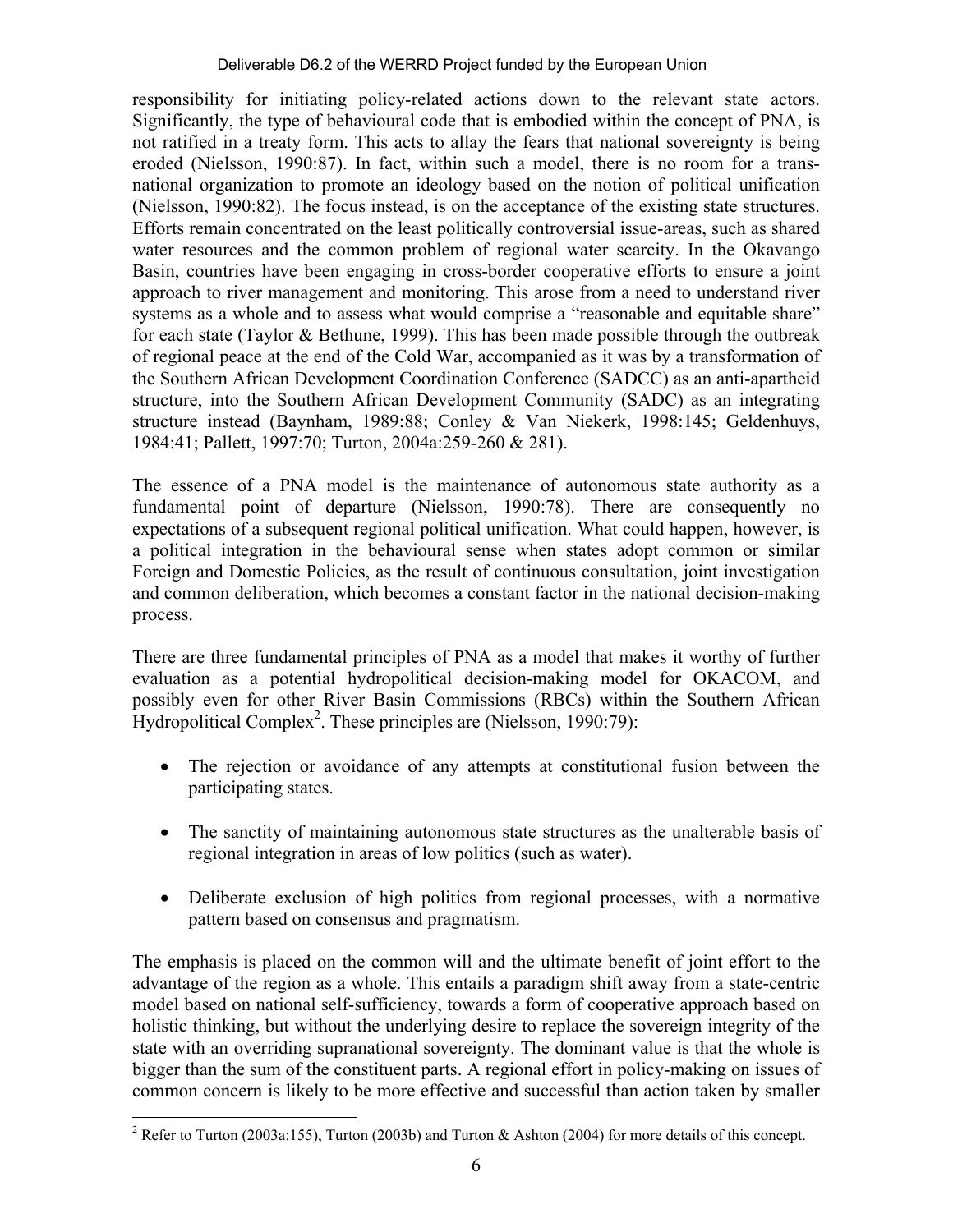entities in problem solving. This provides for the limited capacity of certain states by addressing social resource scarcities that hamper the development of RBCs in southern Africa. It is also a given that issues such as migration, famine and economic development, can only be effectively solved through collective efforts in arid regions. (Turton *et al.,* 2002).

Within the Scandinavian context, the process of PNA has led to the pooling of resources, skills and scientific research, contributing to collaboration on a range of issues in the region, including legal codes, trade regulations, patent & copyright laws and the functioning of trades union (Nielsson, 1990:102). This is significant in the Southern African context, as it is precisely these elements that are needed in the hydropolitical arena. Because such a process is based on consensus and unanimity in all substantive decisions, it implies that a lot of consultation needs to take place prior to the final decision being taken. The PNA process is flexible in this regard. Typically, the type of meeting or decisionmaking forum needed is based on the matter at hand (Nielsson, 1990:89). This results in either a formal or informal discussion being held. To facilitate the process, and in keeping with the fundamental principles, there is a rather unique mechanism known as the Contact Person System (Nielsson, 1990:84-5). This consists of the following components that are relevant to OKACOM:

- A senior civil servant is appointed as the Contact Person (CP) in each relevant ministry.
- This results in a form of elite consensus-building in technical areas of relevance.
- An effort is made to harmonize the laws in each state, only after a period of considerable consultation and consensus-building.
- The reason why the PNA model is considered to be relevant is because it has many elements that are compatible with the creation of OKACOM, as the organisation was not created to manage the river independent of political input, but rather to advise the governments of the member states on possible actions and associated consequences.
- The existence of a number of international treaties, all of which have been signed and ratified by the various states riparian to the Okavango, and all of which impose existing obligations and duties other than those traditionally specified by the OKACOM Agreement (1994) and the *Revised Protocol on Shared Watercourse Systems in the SADC Region*. These include the *RAMSAR Convention on Wetlands of International Importance*, the *United Nations Convention on Biological Diversity* (UNCBD), the *United Nations Convention on the Law of Non-Navigational Uses of International Watercourses* (UNCSW) and the *United Nations Framework Convention on Climate Change* (UNFCCC) (Ashton & Neal, 2003:41-48).

In terms of the PNA model, the Ministers co-ordinate the policies at the highest level (Nielsson, 1990:89) within each relevant ministry but across national borders, without attempting to fuse the ministries into a supranational structure. The Scandinavian model starts off without fixed long-range political goals by initiating investigations and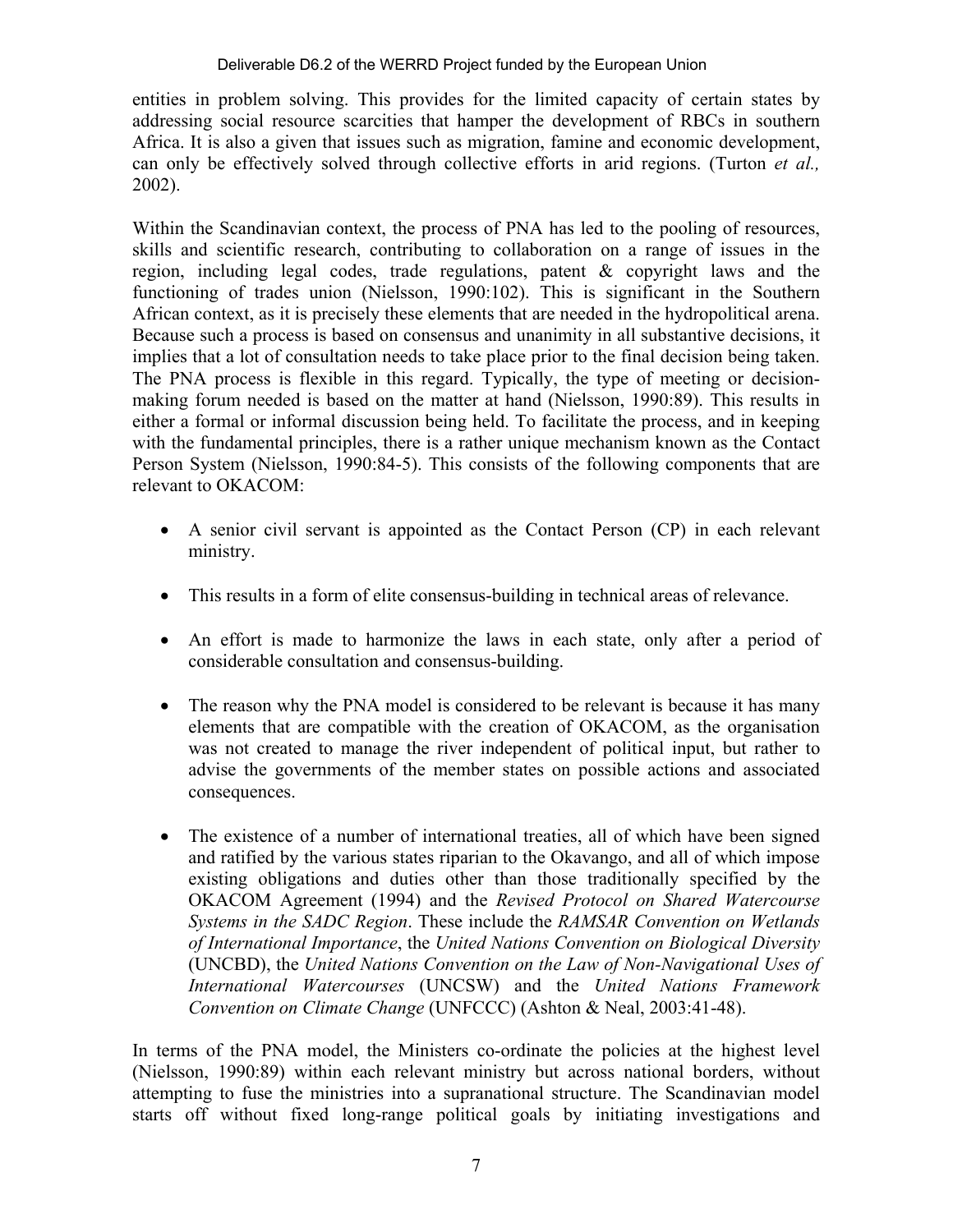consultations from which it proceeds to deliberations and recommendations (Nielsson, 1990:79). To this end, the primary tasks of the Nordic Institutions are to initiate, investigate, deliberate and recommend proposals through a series of fora such as conferences etc. Co-operative agreements are then implemented through the process of PNA in the form of adopting identical laws and regulations in the agreed-upon issue-areas. This is compatible with both the *Amended SADC Protocol on Shared Watercourse Systems* and the current thrust of the OKACOM Agreement (1994). The PNA approach can be Africanized in such a way as to take the best aspects from the approach – the fact that it is designed to strengthen institutional capacity while seeking to harmonize policy and law in the respective countries – and to strengthen the core function of OKACOM – managing the Okavango River in a sustainable and equitable way.

It is noted that PNA needs an intensive and extensive institutional network that focuses primarily on objectives that are narrow in scope (Nielsson, 1990:81). This, of course, poses difficulties for a state such as Angola, emerging from a civil war where many of the social institutions necessary for interaction with peers in other states are either not functional or simply do not exist (Porto & Glover, 2003). In the final analysis it is the behavioural code of conduct that is adopted in these patterns of interaction that forms the normative basis of PNA (Nielsson, 1990:80) as a model for regional co-operation. To this end, one of the inherent assumptions held by the architects of SADC is that a strong supra-national body (along the lines of the European Union) might be the only alternative to achieve sound management of various international river basins due to the lack of financial resources and skilled manpower – a condition that still exists today (Halcro-Johnston *et al.,* 2004). The authors are of the opinion that the tacit fear of supranationalism that is evident within the majority of RBCs in the SADC Region will undermine these efforts. It is precisely the normative dimension of the PNA model that counters this supranationality, which is likely to create the trust needed to eventually create strong national-level institutional capacity.

In essence PNA strives to achieve four core objectives (Turton, 2004b; Turton & Ashton, 2004:63-64):

- Institutional strengthening is achieved through the commitment to understanding policymaking processes in order that support can be given by developing appropriate institutional arrangements. In many developing countries such as those found in Southern Africa, institutions are weak, with this aspect becoming a major stumbling block to the development of coherent and viable policy (Halcro-Johnston *et al.,* 2004).
- Encouragement of communication both vertically and horizontally within institutions. Vertical communication refers to the way that policy is developed within the national borders of the sovereign state concerned. As such it seeks to harmonize local grass-roots structures with provincial and national-level structures in an attempt to improve the coherence of the policy by marrying the bottom-up needs with what are often top-down technocratic solutions. Horizontal communication has two distinct sub-components to it. At the national and sub-national level, horizontal communication focuses on establishing linkages with other government departments, special interest groups and governance structures as appropriate to the integrated management of a fugitive resource like water. This seeks to link for example the Department of Agriculture to the Departments of the Environment, Water, Industry and Tourism in a way that makes the management of water more streamlined and effective. At the international level horizontal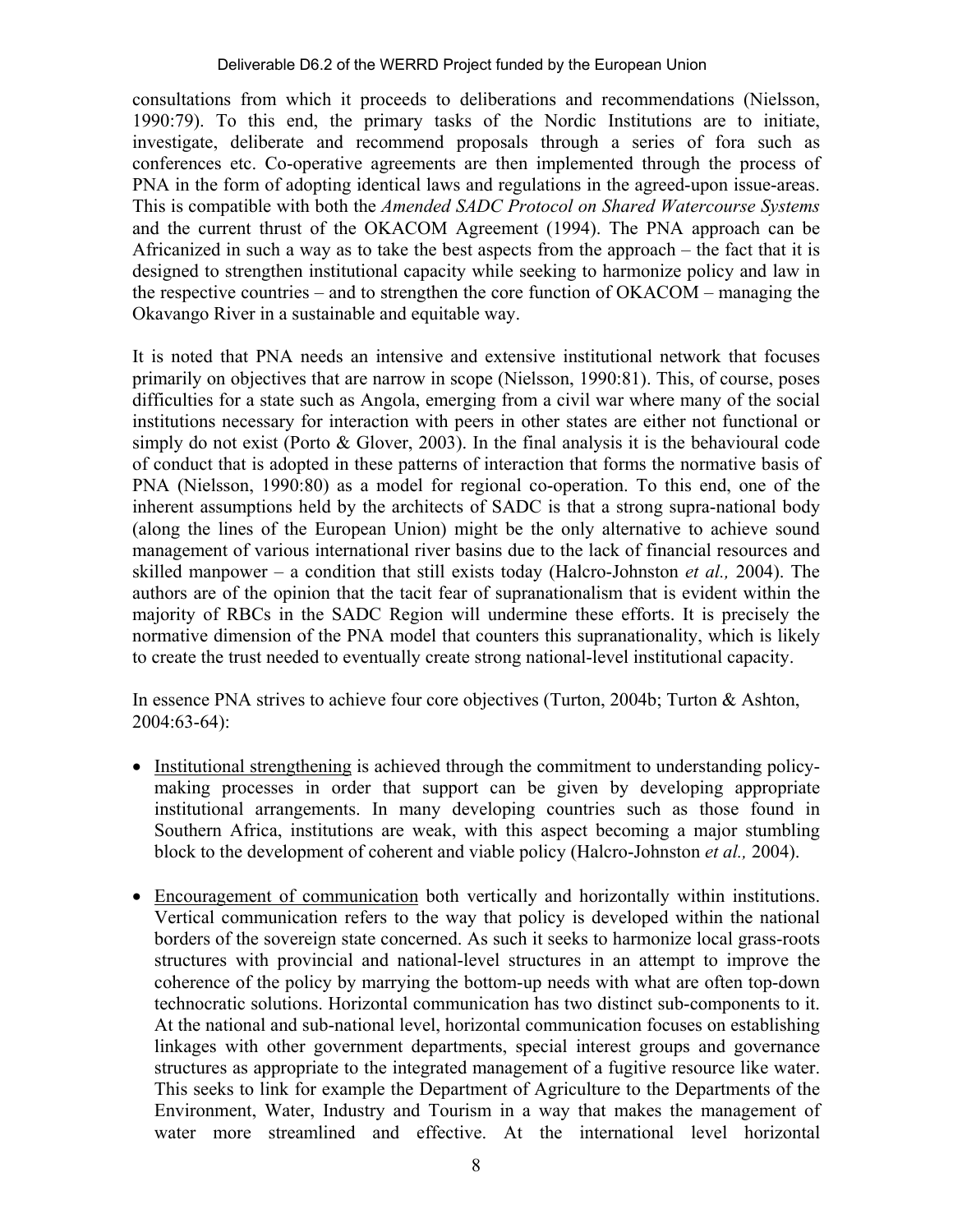communication focuses on establishing linkages with similar government departments in neighbouring co-riparian states.

- Harmonization of policy is the stated objective of these initiatives. The word harmonization is very important in this regard because it recognizes that each state has the right to make policy and legislation in response to the specific mandate given by the electorate within that country. Harmonization therefore seeks to make the policy as compatible as possible, without making it totally seamless or homogenous. This allows for differences where appropriate, while striving to reduce those differences as much as possible. PNA therefore tries to establish the lowest common denominator first and then roll this out progressively over time, by increasing the area of overlap and by reducing the area of incompatibility in an iterative but systematic manner.
- State sovereignty is recognized at all times and is never challenged. This is a core principle of the PNA approach, so there is never any stated attempt to fuse together national departments, or to promote regional integration to the point of merging two (or more) countries into one new sovereign entity. This is an important aspect for the newlyindependent states of Southern Africa, many of which have paid for that independence with a high blood price and all of which jealously guard their newfound sovereignty (see Turton, 2002b; Turton & Earle, 2003).

# **The Development of PNA as a Possible Policy Vehicle in the Okavango Context**

With the above challenges to conventional management approaches in mind, and with a hypothesis that PNA could possibly provide an alternative model for collaborative management in the Okavango context, the concept was presented to a range of basin stakeholders at the Windhoek, Namibia Sharing Waters Project workshop in March 2004. Stakeholders included OKACOM Commissioners, basin-community representatives, traditional leaders, members of parliament (Namibia), representatives from the departments dealing with water affairs and environmental issues in each of the basin states and regional NGO and research organisations. After a presentation on the concept and components of PNA, these stakeholders held group discussions focussed around the following questions:

- Is PNA a system worth pursuing for Okavango development?
- What is the structure of the model what does it look like?
- Who is involved which ministries, which civil groups, which tier(s) of government?
- How do they interact are there regular meetings?
- Where would CPs be located and how would they be appointed?
- What is the role of OKACOM?
- Should there be a formal treaty or agreements by the countries?

After workshopping these questions, some valuable elements emerged from the plenary session. It was felt that PNA, to some extent, already exists in the basin (see Figure 2), albeit in rudimentary form. This is exemplified through the Every River Has Its People Project (ERHIP), in which communities from all three basin states living next to the river have been involved in forming the Okavango Basin Wide Forum (BWF). This operates in parallel with OKACOM and has had interaction with the respective Commissioners at various events. There has also been collaboration between government technical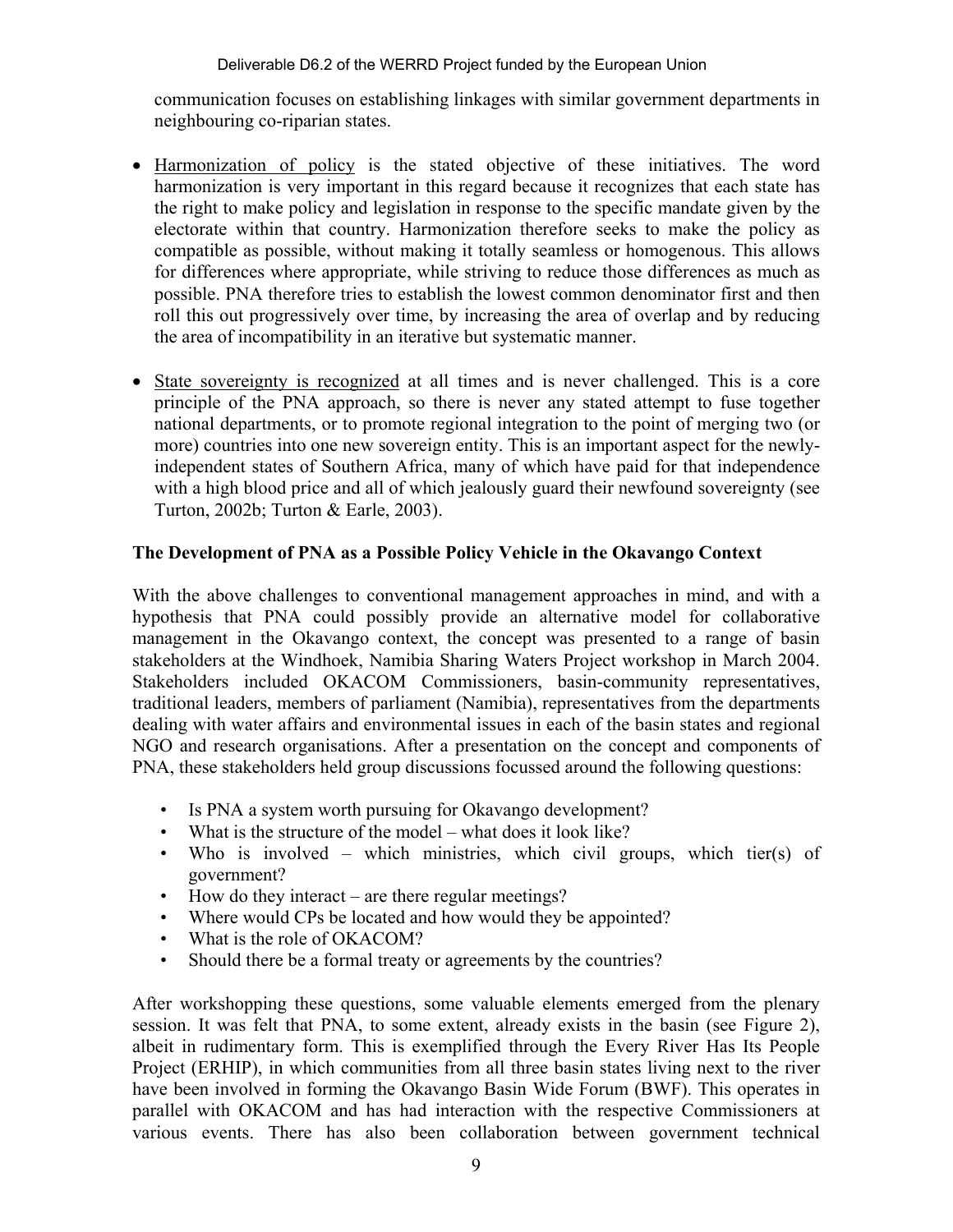representatives managing and conserving shared watercourses in the region. These include joint river gauging exercises, biological control of the *Salvinia Molesta* aquatic weed in the eastern Caprivi region, collaboration on education programmes to reduce the spread of invasive alien plant species and the application of biological monitoring techniques (Taylor & Bethune, 1999). Other cooperation has been fostered *via* the SADC Strategic Regional Action Plan for IWRM (RSAP-IWRM) (Halcro-Johnston *et al.,* 2004). For example, fora such as the Southern African Regional Commission for the Conservation and Utilisation of the Soil (SARCCUS), allowed contacts to be established between the technical staff of the various departments of water affairs in the years preceding Namibian independence.

| <b>PNA Element</b>                                                                            | <b>ERHIP &amp;</b><br><b>BWF</b> | <b>OKACOM</b> | <b>ODMP</b>  | Inter-<br><b>Ministerial</b><br><b>Commission in</b><br>Angola | <b>SADC</b> |
|-----------------------------------------------------------------------------------------------|----------------------------------|---------------|--------------|----------------------------------------------------------------|-------------|
| Sharing of data or information                                                                | ✓                                | ✓             | ✓            |                                                                | ✓           |
| Pooling of skills and resources                                                               | ✓                                | $\Omega$      | $\Omega$     | $\checkmark$                                                   | O           |
| Harmonisation of national policies<br>between states                                          | X                                | ✓             | X            | X                                                              |             |
| Harmonisation of sectoral policies<br>within states                                           | X                                | $\Omega$      |              | ✓                                                              | X           |
| Form of "contact person" system                                                               | ✓                                | $\checkmark$  | ✓            | $\checkmark$                                                   | $\Omega$    |
| Consensus based decision-making                                                               |                                  |               | O            |                                                                | X           |
| State and non-state groups interact                                                           |                                  | X             |              | $\boldsymbol{\mathsf{x}}$                                      | $\Omega$    |
| Promotion of several channels of<br>communication - both within as well<br>as between states. |                                  | ✓             | ✓            | ✓                                                              |             |
| institutional<br>links<br>Promotion of<br>between countries                                   |                                  | $\Omega$      | $\mathsf{x}$ | $\boldsymbol{\mathsf{x}}$                                      |             |
| Does NOT promote a "supranational"<br>decision making structure                               |                                  |               | ✓            | ✓                                                              | X           |
| Does NOT have long-term political<br>(unification) goals                                      |                                  |               | ✓            |                                                                | x           |
|                                                                                               |                                  |               |              |                                                                |             |

 $\checkmark$  = element currently evident,  $o$  = element is an explicit goal,  $x$  = element absent

#### *Figure 1: Elements of PNA amongst organisations and projects in the Okavango Basin*

The recently-formed *Inter Ministerial Commission* in Angola brings together the ministries of Water & Energy, Fisheries & Environment, Agriculture and Rural Development to coordinate the management of water resources in the country. The aim is to promote datasharing between the various ministries with an involvement in water affairs, as well as the harmonisation of national level policies and activities to prevent duplication and possible points of conflict. The *Inter Ministerial Commission* is supported by a Multi-sectoral Technical Group, comprised of technical staff from the relevant ministries and tasked with implementing joint programmes. The *Inter Ministerial Commission* reaches decision through consensus, with these decisions being binding on the parties involved.

The PNA approach provides a platform that could be built on for future cooperation. Although the model already exists in rudimentary form within the basin, it needs to be strengthened as it is not operating as effectively as possible. Development and management of resources is still taking place in a largely uncoordinated fashion, with the various water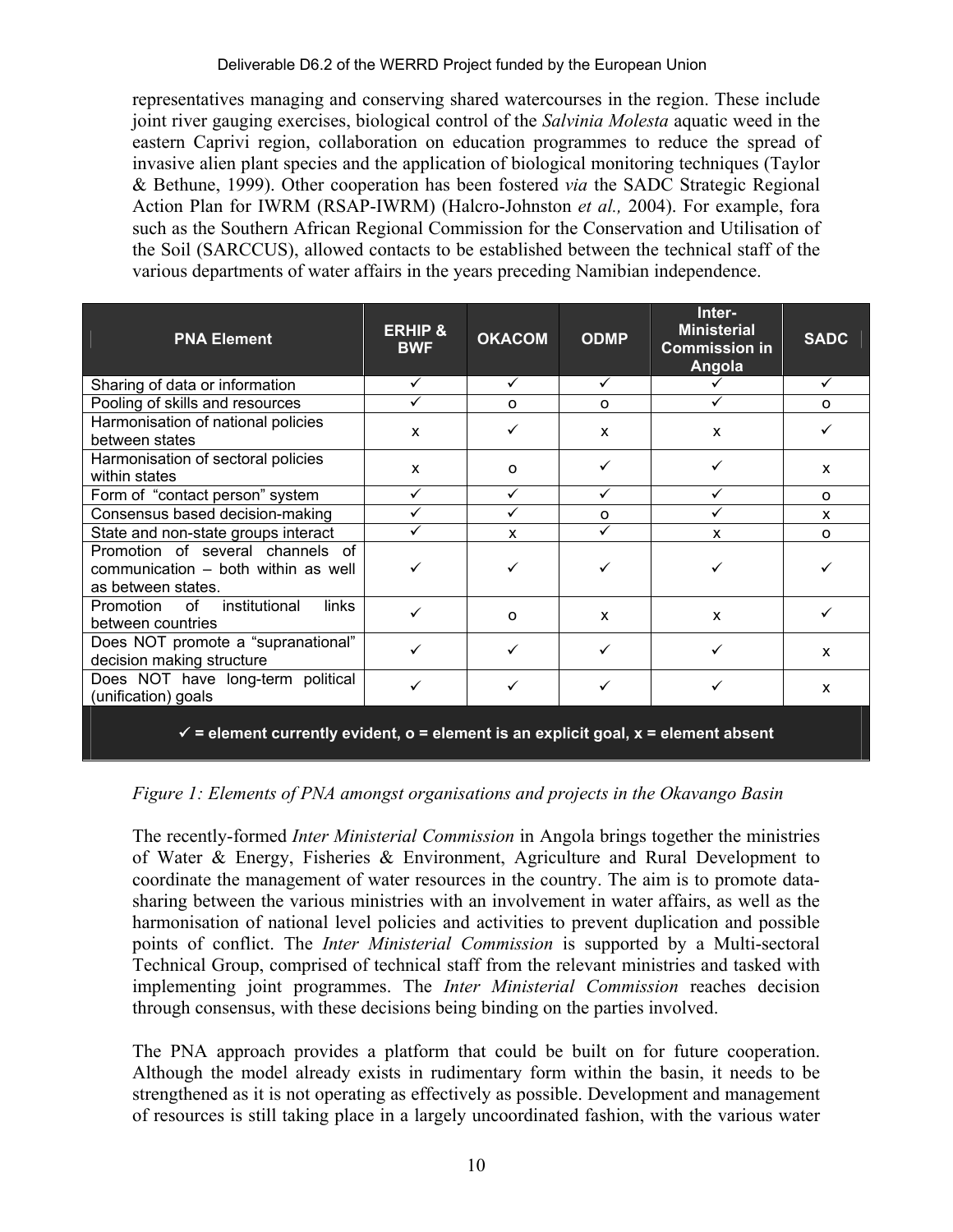users and stakeholders frequently unaware of actions and consequences upstream or downstream of them. For example, the Namibian Government has embarked on the Green Scheme to encourage small-scale farmers to enter the commercial farming market in a series of partnerships with established commercial farmers. Many of the farms involved in these schemes are located along the banks of the Okavango River in Namibia and draw water for irrigation from the river, as well as producing return flow that contains raised levels of phosphates, nitrates and chemicals typically associated with farming activities. These types of activities can have an impact on efforts to maintain the ecological health of the delta.

Under the proposed PNA approach OKACOM could serve as a platform through which the various policies and development plans can be harmonised, both between countries and within countries, so that one government department works in harmony with another government department. Delegates proposed that the role of OKACOM could be to:

- Define policy.
- Promote stakeholder interaction.
- Scrutinise & harmonise programmes of the various government departments.
- Develop and implement a basin management plan.
- Develop a common vision and management strategies which guide member states.

| <b>Management</b><br><b>Level</b>                                                          | <b>Focus Area</b>                                               | <b>Institution</b>                                                   | <b>Individual members</b>                                                                                         | <b>Links</b> |  |  |  |
|--------------------------------------------------------------------------------------------|-----------------------------------------------------------------|----------------------------------------------------------------------|-------------------------------------------------------------------------------------------------------------------|--------------|--|--|--|
|                                                                                            | Sovereign issues<br>- focal point for<br>common basin<br>vision | <b>OKACOM</b>                                                        | Commissioners (appointed by<br>national parliaments)                                                              |              |  |  |  |
| Interstate                                                                                 | Planning and<br>management of<br>basin activities               | <b>Technical Committee</b><br>(OBSC) – Angola,<br>Namibia & Botswana | Technical staff from the various<br>water departments of each<br>country                                          |              |  |  |  |
|                                                                                            | Coordination<br>between<br>government<br>departments            | <b>Policy Harmonisation Unit</b><br>- CP system                      | Representatives from<br>departments of Energy,<br>Environment, Health, Agriculture<br>& Tourism etc.              |              |  |  |  |
| Sub-basin                                                                                  | Sub-sovereign<br>district issues                                | <b>Council of Provincial</b><br>Governors                            | Provincial or district government<br>representatives (from each<br>country) and civil society<br>representatives. |              |  |  |  |
| <b>Villages</b>                                                                            | Local<br>development<br>needs                                   | <b>Basin-wide Forum</b>                                              | Community representatives, such<br>as traditional leaders, from each<br>of the basin states.                      |              |  |  |  |
| Denotes a less formal interaction<br>$\blacktriangleright$ Denotes formalised relationship |                                                                 |                                                                      |                                                                                                                   |              |  |  |  |

*Figure 2: Possible Structure for a PNA Approach in the Okavango Basin Based on Current Institutions and Activities.* 

OKACOM operates at the inter-state level, dealing with sovereign issues between member states (see Figure 2). In this regard state interests are protected because OKACOM is not vested with powers to make unilateral decisions, and is forced to take back any substantive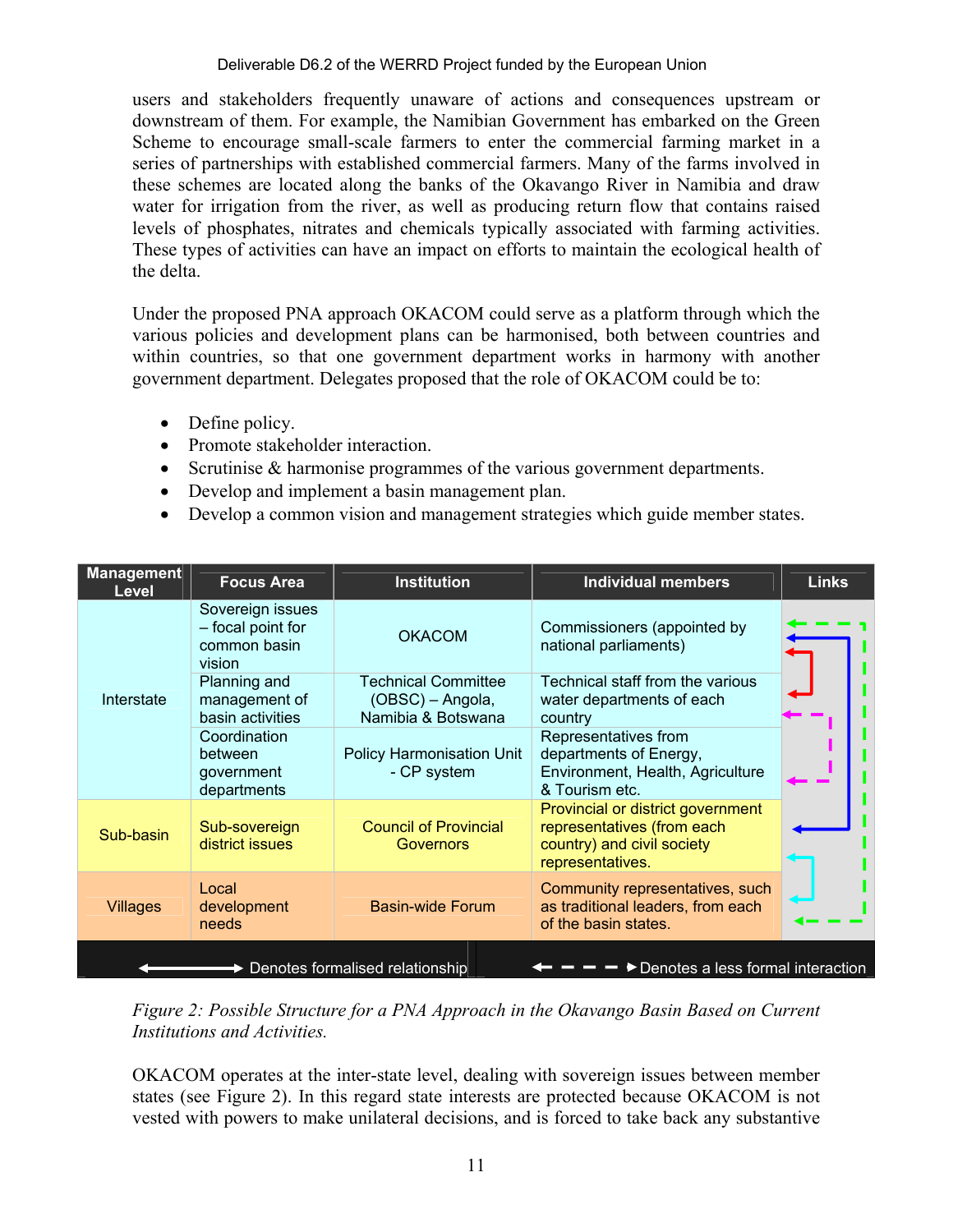decision impacting on sovereignty to the respective national government concerned. This means that the respective governments always retain full control, which suggests that they are more likely to be positively disposed towards a cooperative spirit. Development and planning that affects the whole basin would be discussed at this level, institutionalising any potential disputes between states, which is a core function for conflict mitigation to occur (Turton, 2003c). It serves as an advisory body to the governments of the member states and would only embark on a particular course of action with consensus from the parliaments of the member states, as is the case at present. The Commissioners (three from each basin state) each hold the rank of Director or higher in their respective water or environment sectors and are appointed by their national governments (Taylor & Bethune, 1999).

The Technical Committee from Figure 2 could be based on the existing Okavango Basin Steering Committee (OBSC), dealing with the hydrology, water quality and environmental functioning of the Okavango River. The OBSC is comprised of technical experts from each of the basin states, nominated by the OKACOM Commissioners. It is at this level that the day to day management of the basin takes place, with OBSC members responsible for developing and implementing projects and liaising with donor partners.

Working closely with the OBSC is the Policy Harmonisation Unit (PHU) - the embodiment of the Contact Person (CP) system of PNA. Representatives of the various other government departments involved in, or impacted by activities on the Okavango River, such as the agriculture, health, tourism, environment, energy and housing, interact with the OBSC members through formal meetings as well as by informal contact - either face to face or electronically. These contacts build on those already established between the technical representatives of the various countries through various regional and international fora such as SARCCUS and the Global Water Partnership (GWP). The idea is to open up as many channels of communication as possible, building redundancy into the system, so that if one channel is blocked for any reason, there are several other options left open. For example, if a person in the Department of Water of Botswana needs information about agricultural activities in Namibia, they can approach the member of the OBSC in their Department of Water Affairs to get into contact with the OBSC person in Namibia. Alternatively, they could choose to approach the CP in the Botswana Department of Agriculture to approach their counterpart CP in Namibia's Department of Agriculture.

The OBSC and the PHU will aim to harmonise the various activities planned on the river, avoiding duplication as well as minimising malign impacts from one activity on the overall basin vision. The goal is not to have one overarching legal system controlling the management of the river, but rather to ensure that the legal and planning systems of the various states operate in harmony and become similar over time. This is possible once the efforts to harmonize water policy already initiated by the SADC Secretariat Division of Infrastructure and Services (DIS) reach a point where they can be rolled out (Halcro-Johnston *et al.,* 2004:4).

At the sub-basin level there could be a Council of Provincial Governors (CPG), formed from the various provinces or regions represented in the basin (one in both Botswana and Namibia and 5 in the case of Angola). This could build on the existing work being done by ERHIP, specifically with the establishment of the Basin-wide Forum. The CPG would articulate local needs and formulate ways to integrate these with the overall basin development vision. There could be a formal linkage to OKACOM, with representatives of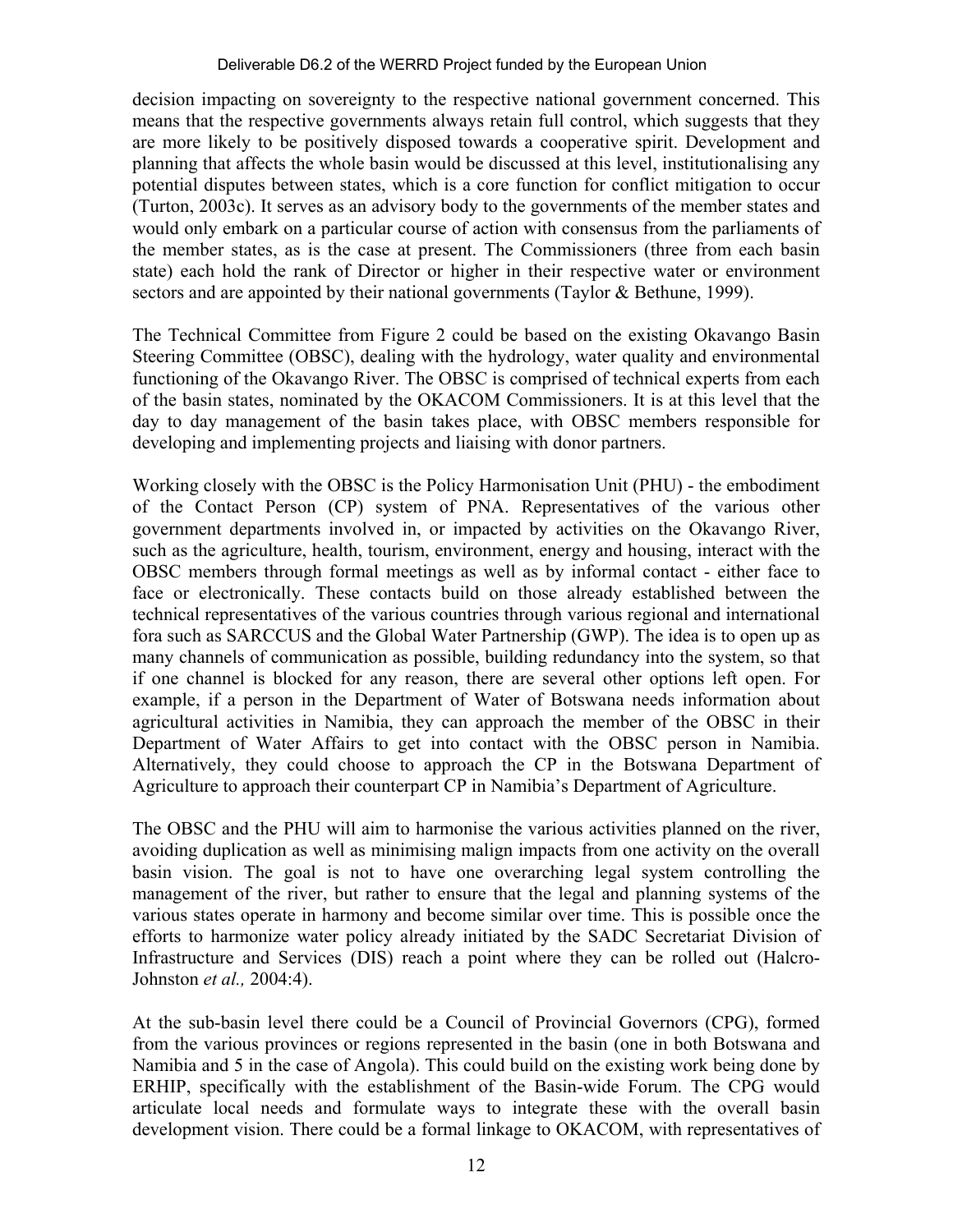the CPG becoming members of OKACOM at some point. In addition to the Governors or Councillors of the respective provinces or districts, the CPG could have representatives from the Basin-wide Forum and other civil society, private sector, church groups and NGO groups from the region as a formal part of it. Interaction between the various members of the CPG would be through occasional formal meetings and also through informal discussion groups, electronic communications and members meeting in a variety of other local, regional and international events.

The Scandinavian PNA process includes five main steps (Nielsson, 1990):

- **Initiating:** participating groups table issues in a meeting.
- **Investigation:** *ad hoc* committees are chosen to investigate an issue.
- **Deliberation:** by standing committees representing the various groups.
- **Recommendations:** to high-level civil servants or ministers of the involved states, after which it is debated in the national parliaments.
- **Implementation:** bringing national laws within and between countries in line with each other.

In the Okavango context a similar process could be followed. Issues could be tabled and debated, with people being encouraged to voice their concerns and desires. The CPG can make a decision to further investigate issues through the appointment of an *ad-hoc* committee (comprised of members of the relevant parties) to make recommendations. If these recommendations are deemed sufficiently important and are supported through consensus by the group, representatives of the CPG will present them to the OKACOM Commissioners. A similar process of investigation and deliberations within OKACOM involving the OBSC and the PHU - would commence at this time. Use would be made of the CP system to gain an understanding of an issue and to garner support for a cause within a specific country. Once a consensual decision has been made the OKACOM Commissioners would present it to their respective national governments in parliament. There it will be deliberated and debated further and either rejected or accepted for enactment and implementation. The important aspect is that total control would be retained over sovereignty at all times, and higher levels of cooperation would be possible without eroding this sovereignty in any way.

Overall, the system would be *extensive*, in that a large range of actors are involved (thereby increasing the level of consensus across various issues), as well as being *intensive*, as there would be many steps to go through. This has implications for time and costs, but does make an outcome inherently more stable and sustainable as a greater range of stakeholders have had the opportunity to give input. Activities of the CPG would be funded on the local level, with the bulk of costs incurred attending meetings would be borne by the organisations and individuals involved.

Additionally, states would not feel that their sovereignty is being threatened, as they hold the final veto over all decisions. Issues affecting their sovereignty would be decided on by the states, but lower level sub-sovereign issues would be managed by OKACOM through the OBSC with input from the PHU. The long-term objective would be to cascade management issues down to the CPG for management at the sub-basin level, generating more interest and support on a local level. Findings in the Rhine Basin suggest that there is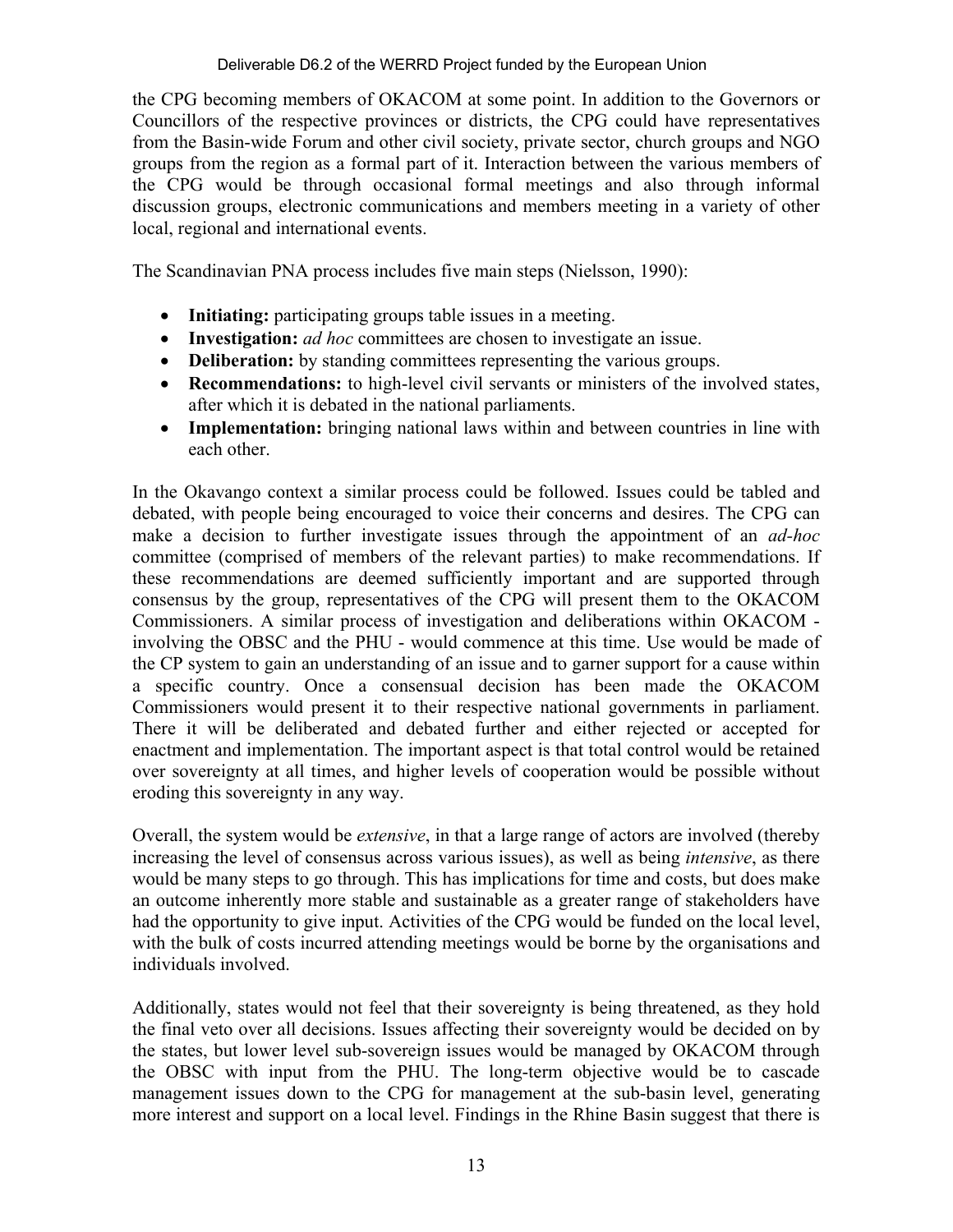an inverse relationship between the level of cooperation and the degree of sovereignty involved, with sub-sovereign issues receiving the highest level of cooperation in the shortest space of time (Barraqué, 2004).

The Basin-wide Forum would occur at the village level, representatives of which would be members of the CPG. This BWF has already been initiated under the ERHIP, bringing people living along the river together in order for them to share ideas, goals, and aspirations and form some type of common vision between them. These are the people generally most vulnerable to any changes, anthropogenic or natural, within the basin, and they stand the most to loose should the sustainability of the river be threatened in any way. Consequently this would bring a high level of legitimacy to the process and would improve decisionmaking in general by reducing the likelihood of contested policies being adopted. Communities would be represented on the forum by their traditional or elected leaders, who would seek to incorporate the grass-roots issues in their recommendations to the CPG. Additionally, there would be a less formal mechanism of participation directly with OKACOM, where representatives of the Basin-wide Forum might observe meetings or make petitions to Commissioners. In this way there is a meaningful degree of involvement by the local population in the management of the river – both on a national level as well as the international level.

# **Conclusion**

This paper has presented policy-related aspects that have taken some years to formulate, and which have been refined through the direct involvement of stakeholders in the Okavango River Basin. It is significant that three core elements are already in place. Firstly, there is a rudimentary form of PNA being practiced in the Okavango River Basin at present. Secondly, the existence of a variety of international agreements to which the riparian states are already signatory other than those directly applicable to the establishment of OKACOM, means that there is the need to harmonize policy if the rights, duties and obligations arising from those agreements are to be met. Finally, a high level of support has been found for the PNA approach as a possible model for the integrated management of the Okavango River Basin in a sustainable way. It is felt by the authors that a PNA approach will go a long way in supporting the policy-related needs arising from the WERRD Project, as well as those likely to arise from the soon-to-be-launched Integrated River Basin Management in the Okavango (Okavango IRBM) Project, which is being funded by USAID. It is therefore hopeful that this research work will be continued from one project to the next in a way that improves the likelihood of a viable policy-making and implementation architecture within OKACOM.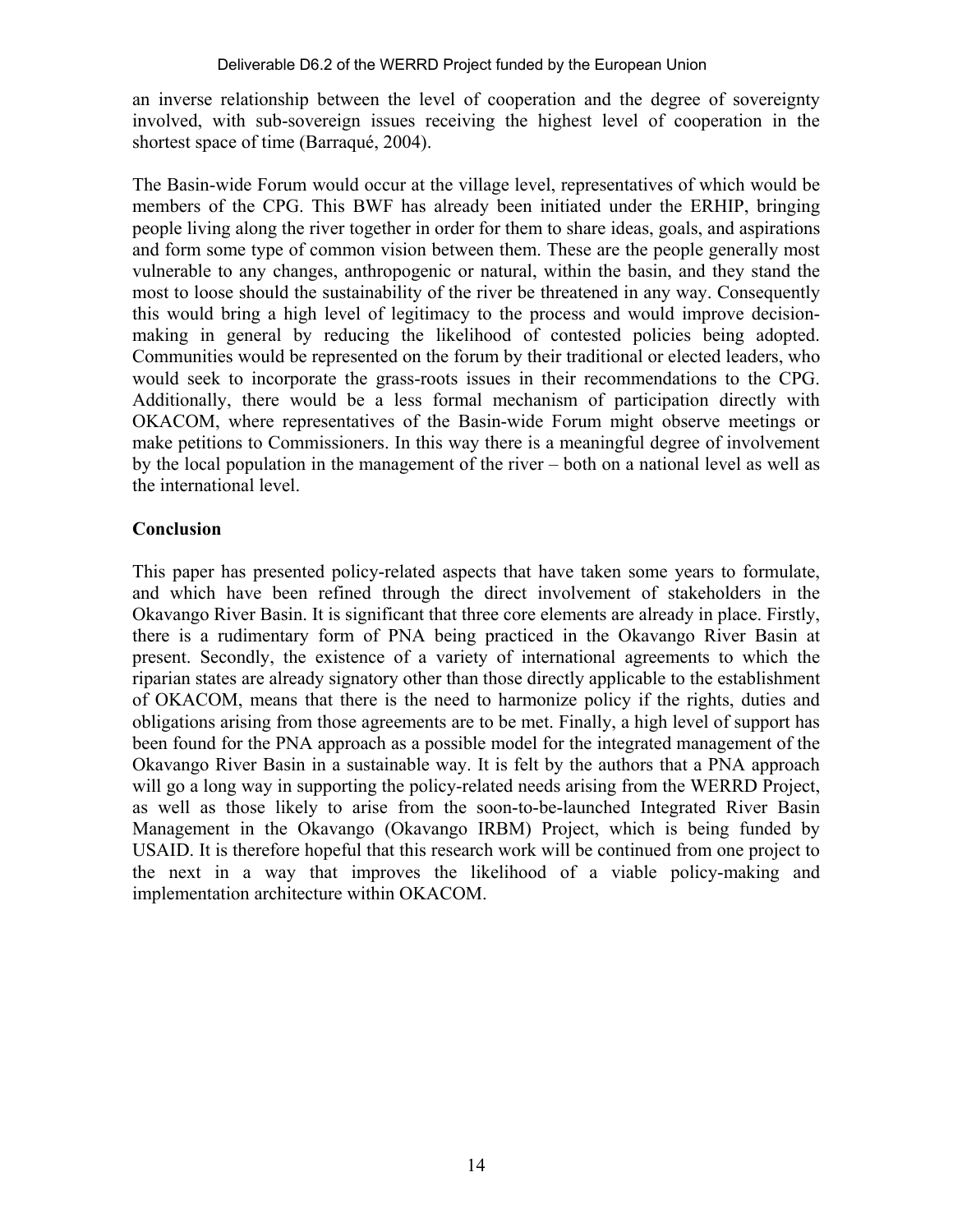#### **Bibliography**

- **Agreement**. 1994. *Agreement Between the Governments of The Republic of Angola, The Republic of Botswana and the Republic of Namibia on the Establishment of a Permanent Okavango River Basin Water Commission (OKACOM).* Signatory Document, signed by Representatives of the Three Governments. Windhoek, 15 September 1994. 7pp.
- **Ashton, P.** 2000(b). Southern African Water Conflicts: Are They Inevitable or Preventable? In **Solomon, H. & Turton, A.R.** (Eds.) *Water Wars: Enduring Myth or Impending Reality? African Dialogue Monograph Series No. 2.* Pp 65-102. Durban: ACCORD Publishers.
- **Ashton, P.** 2001. Challenges for Water Sharing in a River Basin, in *Stockholm Water Front*, No.2;8-9.
- **Ashton, P.** 2003. The Search for an Equitable Basis for Water Sharing in the Okavango River Basin. In **Nakayama, M.** (Ed.) *International Waters in Southern Africa*. Tokyo: United Nations University (UNU) Press. Pp 164 – 188.
- **Ashton, P. & Neal, M.** 2003. An Overview of Key Strategic Issues in the Okavango Basin. In **Turton, A.R., Ashton, P. & Cloete, T.E.** (Eds.) *Transboundary Rivers, Sovereignty and Development: Hydropolitical Drivers in the Okavango River Basin.* Pretoria & Geneva: AWIRU & Green Cross International. Pp 31 – 63.
- **Ashton, P.J. and Neal, M.J**. 2005. Public involvement in water resource management within the Okavango River basin. In: C. Bruch, L. Jansky, M. Nakayama, and K.A. Salewicz, (Eds.), Public Participation in the Governance of International Freshwater Resources. Tokyo: United Nations University. (In press).
- **Barraqué, B.** 2004. A Few Theoretical Elements on Legal, Institutional and Sociological Issues in Water and Politics. In the *Proceedings of the Workshop on Water and Politics: Understanding the Role of Politics in Water Management*, Marseilles, 26- 27 February 2004, Marseilles, France. Marseilles: World Water Council. Pp 3. Available online at (http://www.worldwatercouncil.org/publications.shtml).

**Baynham, S.** 1989. SADCC Security Issues. In *Africa Insight*, Vol. 19, No. 2; 88-95.

- **Braid, S.** 2003(a). Managing Lake Victoria's Water. Unpublished draft of a M.Sc. Dissertation, Department of Land and Water Resources Engineering. Kungl Tekniska Högskolan (KTH), Stockholm, Sweden.
- **Braid, S.** 2003(b). Managing Lake Victoria's Transboundary Water. Occasional Paper, AWIRU, Pretoria. See www.up.ac.za/academic/libarts/polsci/awiru
- **Braid, S. & Turton, A.R.** 2004. Parallel National Action: Africa's Key to Governance. Paper presented at the 14<sup>th</sup> Stockholm Water Symposium, August 16-20.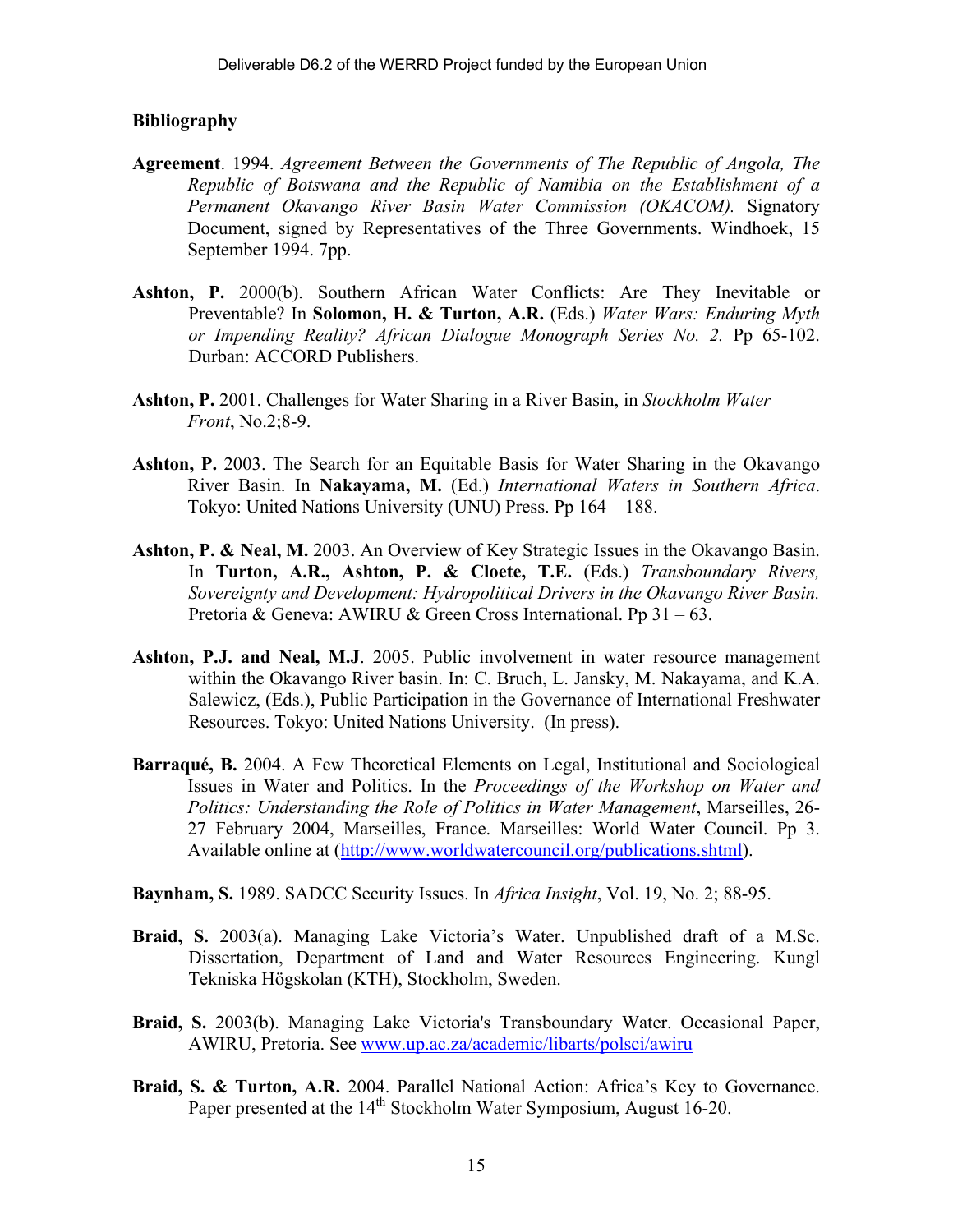- **Buzan, B.** 1991. *People, States and Fear. An Agenda for International Security Studies in the Post-Cold War Era.* London: Harvester Wheatsheaf.
- **Conley, A. & van Niekerk, P.** 1998. Sustainable Management of International Waters: The Orange River Case. In **Savenije, H. & van der Zaag, P.** (Eds.) *The Management of Shared River Basins: Experiences from SADC and EU*. Pp 142-159. The Hague: Netherlands Ministry of Foreign Affairs.
- **Connor, W.** (1978) "A Nation is a Nation, is a State, is an Ethnic Group is a...," *Ethnic and Racial Studies,* Vol. 1, No. 4 (October): 377-397.
- **Geldenhuys, D.** 1984. *The Diplomacy of Isolation: South African Foreign Policy Making.* Johannesburg: Macmillan South Africa.
- **Goldin, J.** 2004: Co-operation, coherence and currency networks and neighbourhoods. *CIPS e-briefing paper series*, No 24/2004. CIPS, Pretoria.
- **Halcro-Johnston, J., Schoeman, G., Manzungu, E. & Turton, A.R.** 2004. *Regional Strategic Action Plan for Intergated Water Resources Development and Management (RSAP-IWRM). Mid-term Review.* Gaborone: SADC Secretariat.

**Masule, L.** 2004. Personal communication with the Kgosi (Chief) of Kavimba village, Chobe, Botswana.

- **Nielsson, G.P.** 1990. The Parallel National Action Process, in **Groom, A.J.R. & Taylor, P.** (Eds.) *Frameworks for International Co-operation*. London: Pinter Publishers.
- **O'Keeffe, J., Uys, M. & Bruton, M.N.** 1992. Freshwater Systems, in **Fuggle, R.F. & Rabie, M.A.** (Eds.) 1992. *Environmental Management in South Africa.*  Johannesburg: Juta & Co.
- **Pallett, J.** (Ed.) 1997. *Sharing Water in Southern Africa*. Windhoek: Desert Research Foundation of Namibia (DRFN).
- Porto, J.G. & Clover, J. 2003. The Peace Dividend in Angola: Strategic Implications for Okavango Basin Cooperation. In **Turton, A.R., Ashton, P. & Cloete, T.E.** (Eds.) *Transboundary Rivers, Sovereignty and Development: Hydropolitical Drivers in the Okavango River Basin.* Pretoria & Geneva: AWIRU & Green Cross International. Pp  $65 - 81$ .
- **Ramoeli, P.** 2002. SADC Protocol on Shared Watercourses: Its History and Current Status, in **Turton, A.R. & Henwood, R. (Eds.)** 2002. *Hydropolitics in the Developing World: A Southern African Perspective.* Pretoria: African Water Issues Research Unit (AWIRU).
- **Taylor, E.D. & Bethune, S.** 1999. Management, conservation and research of internationally shared watercourses in Southern Africa: Namibian experience with the Okavango River and the rivers of the eastern Caprivi. *Southern African Journal of Aquatic Science*, 24(1/2), 36-46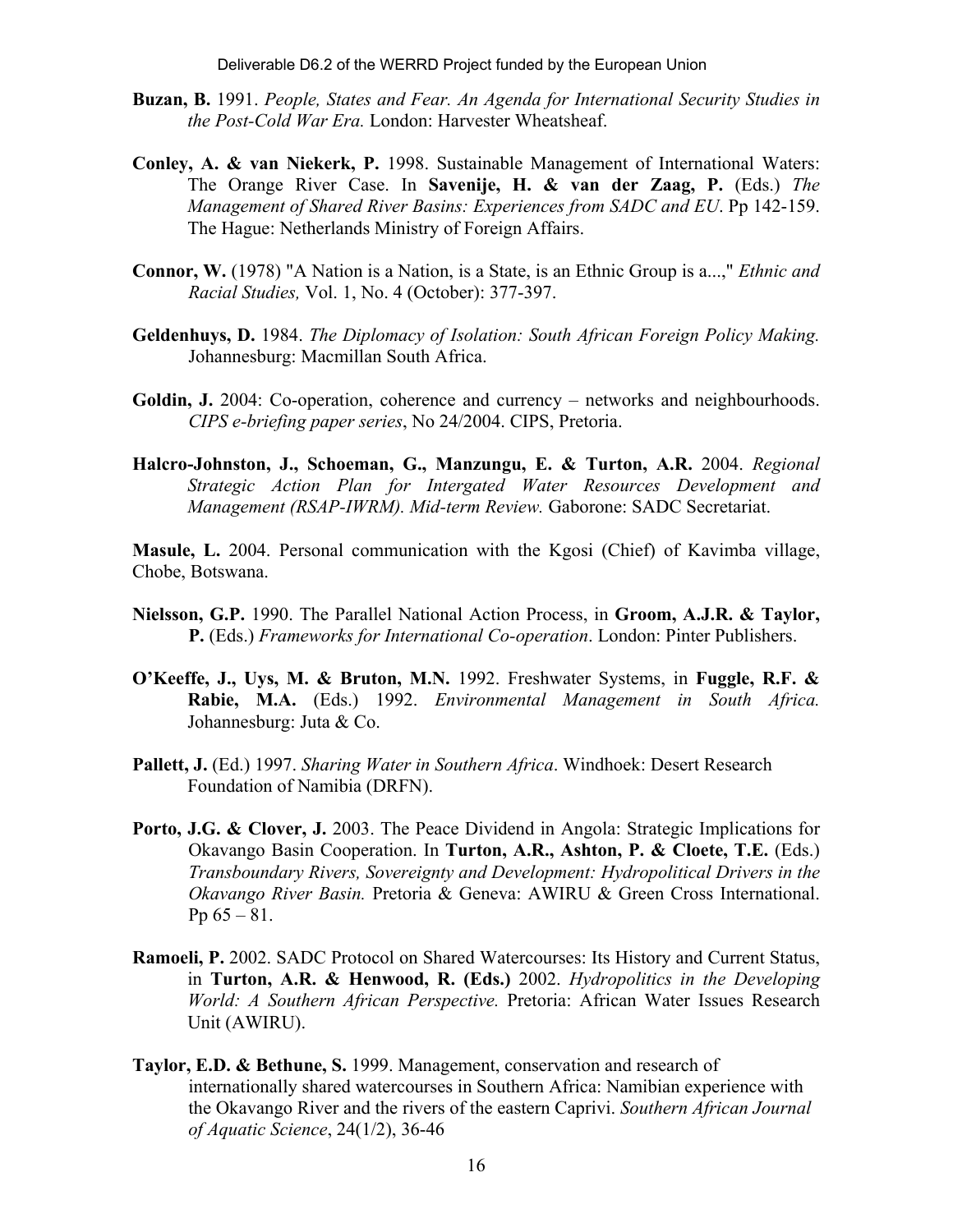- **Turner, J.W.** 1998. *Continent Ablaze: The Insurgency Wars in Africa 1960 to the Present.* Johannesburg: Jonathan Ball Publishers.
- **Turton, A.R.** 2002. Water and State Sovereignty: The Hydropolitical Challenge for States in Arid Regions. In **Wolf, A.** (Ed.) *Conflict Prevention and Resolution in Water Systems.* Cheltenham: Edward Elgar. (Pages 516-533).
- **Turton, A.R**. 2003(a). An Introduction to the Hydropolitical Dynamics of the Orange River Basin. In **Nakayama, M.** (Ed.) *International Waters in Southern Africa.* Tokyo: United Nations University Press. Pp 136 – 163.
- **Turton, A.R.** 2003(b). Environmental Security: A Southern African Perspective on Transboundary Water Resource Management. In *Environmental Change and Security Project Report*. The Woodrow Wilson Centre. Issue 9 (Summer 2003). Washington, DC: Woodrow Wilson International Center for Scholars. (Pp 75-87).
- **Turton, A.R.** 2003(c). The Hydropolitical Dynamics of Cooperation in Southern Africa: A Strategic Perspective on Institutional Development in International River Basins. In **Turton, A.R., Ashton, P. & Cloete, T.E.** (Eds.) *Transboundary Rivers, Sovereignty and Development: Hydropolitical Drivers in the Okavango River Basin.* Pretoria & Geneva: AWIRU & Green Cross International. (Pp 83-103).
- **Turton, A.R.** 2003(c). Environmental Security: A Southern African Perspective on Transboundary Water Resource Management. In *Environmental Change and Security Project Report*. The Woodrow Wilson Centre. Issue 9 (Summer 2003). Washington, DC: Woodrow Wilson International Center for Scholars. (Pp 75-87).
- **Turton, A.R.** 2004(a). The Evolution of Water Management Institutions in Select Southern African International River Basins. In **Tortajada, C., Unver, O. & Biswas, A.K.** (Eds.) *Water as a Focus for Regional Development*. London: Oxford University Press.
- **Turton, A.R.** 2004(b). *The Challenges of Developing Policy in a Multi-Country Context.*  Paper presented at the Seminar on Policy Development and Implementation in the Water Sector: Reflection and Learning, 10-12 February 2004 at the CSIR Conference Centre, Pretoria, South Africa.
- **Turton, A.R. & Meissner, R.** 2001. Final Report on Task 6 of the Institutional Support Task Team of the Shared Rivers Initiative on the Incomati River "Analysis of the Influence from the International Hydropolitical Environment Driving the Process of Change in the Water Sector". AWIRU, Pretoria.
- **Turton, A.R., Brynard, P. & Meissner, R.** 2002. Four Strategic Policy Issues for Consideration by the Permanent Okavango River Basin Water Commission (OKACOM). First draft of Deliverable D6.2 at the Workshop for Water and Ecosystem Resources in Regional Development (WERRD), held in Tanzania on 30- 31 October.